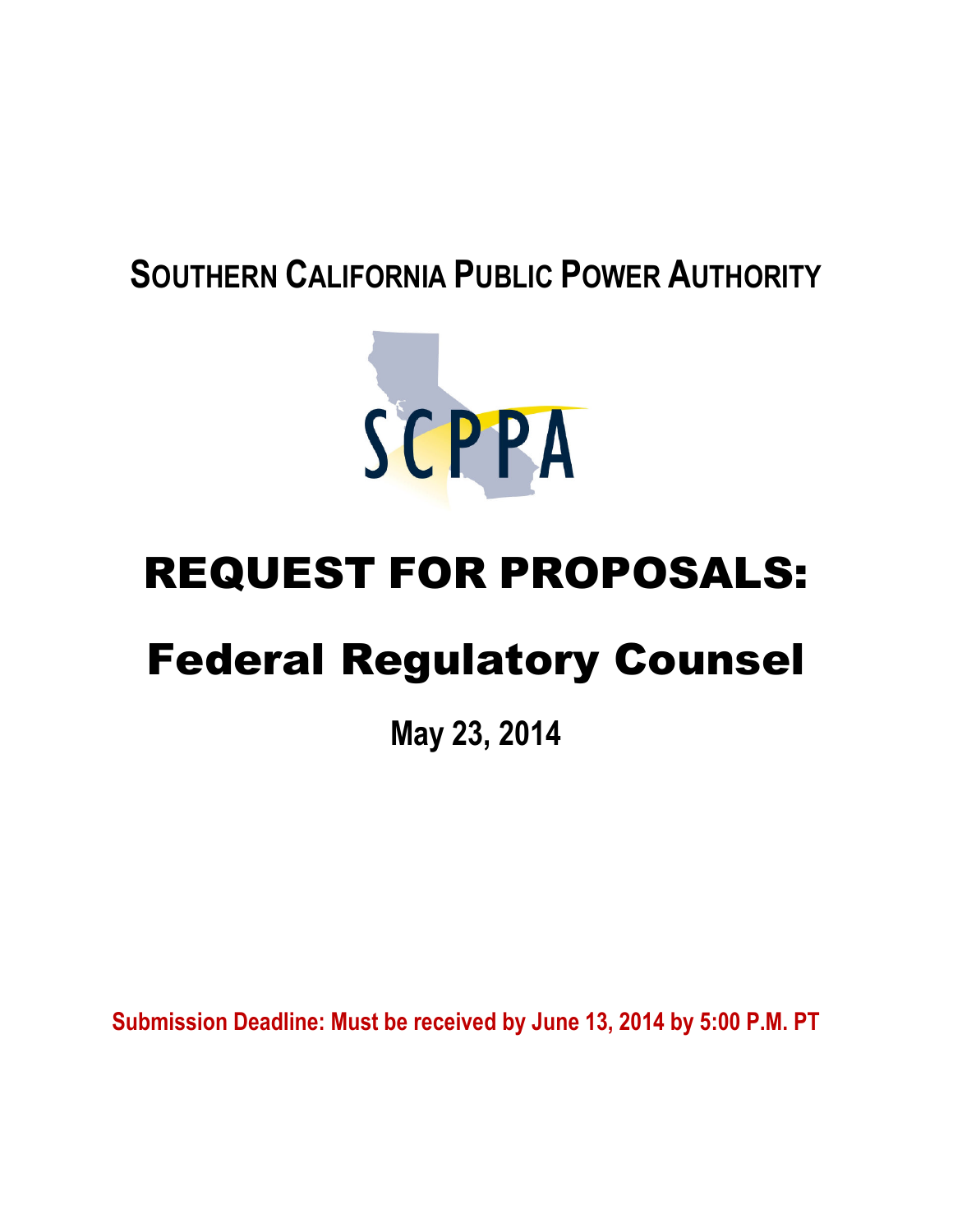# **SOUTHERN CALIFORNIA PUBLIC POWER AUTHORITY** REQUEST FOR PROPOSALS: SCPPA FEDERAL REGULATORY COUNSEL

#### **EXECUTIVE SUMMARY**

The Southern California Public Power Authority (SCPPA) is soliciting competitive proposals from qualified firms or individuals interested in being retained to serve as SCPPA federal regulatory counsel on the Environmental Protection Agency's (EPA) implementation of Section 111 of the Clean Air Act pertaining to existing and modified power plants. SCPPA is seeking highly experienced regulatory counsel with demonstrated experience related to these matters to assist SCPPA and its Members in complying with the current and the future air quality regulatory matters.

Responding firms or individuals are encouraged to set forth the complete array of services which the firm or individual is offering to provide relative to the subjects addressed in this Request for Proposal as well as billing schedule/fees for services rendered. The initial term of engagement is up to three years which may be renewed by mutual agreement and subject to SCPPA's discretion.

At SCPPA's discretion, additional information may be requested and interviews may be conducted in the selection process. It is anticipated that proposals will be evaluated by a committee comprised of representatives from SCPPA Members. Any recommendations to the SCPPA Board of Directors for the award of this federal regulatory counsel service engagement may be premised, among other factors, on the basis of the best value and the lowest ultimate cost to SCPPA Members. SCPPA reserves the right to reject any or all proposals.

#### **Respondents shall not contact SCPPA Board Members regarding this RFP or this RFP process.**

## **ABOUT THE SOUTHERN CALIFORNIA PUBLIC POWER AUTHORITY**

SCPPA is a joint powers authority and public entity organized under the laws of the State of California. SCPPA was created pursuant to the California Government Code and a Joint Powers Agreement for the purpose of joint planning and financing, as well as development, acquisition, construction, operation, and maintenance of projects for the generation or transmission of electric energy. SCPPA's members consist of eleven municipal utilities and one irrigation district—Anaheim, Azusa, Banning, Burbank, Cerritos, Colton, Glendale, Los Angeles, Pasadena, Riverside, Vernon, and the Imperial Irrigation District. Through SCPPA, these municipalities supply electric energy within Southern California, in part by way of numerous generation, transmission, and fuels projects, to over two-million customers and a population exceeding 5 million people in five Southern California. An overview of SCPPA and SCPPA's major projects can be found at the SCPPA website at [www.scppa.org](http://www.scppa.org/).

## **I. SCOPE OF WORK**

On behalf of its Members, SCPPA requests detailed information regarding the qualifications of individuals or firms interested in providing federal regulatory counsel services in order to establish a list of qualified individuals or firms from which outside regulatory counsel may be selected to help SCPPA Members comply with future Clean Air Act regulations. SCPPA is interested in retaining a uniquely qualified firm or individual who will provide high-quality counsel service in a timely manner and who is also dedicated to containing outside counsel costs for public agencies. Under SCPPA's direction, specific tasks may include investigating, advising, reviewing and/or drafting regulatory documents involving EPA's rulemakings.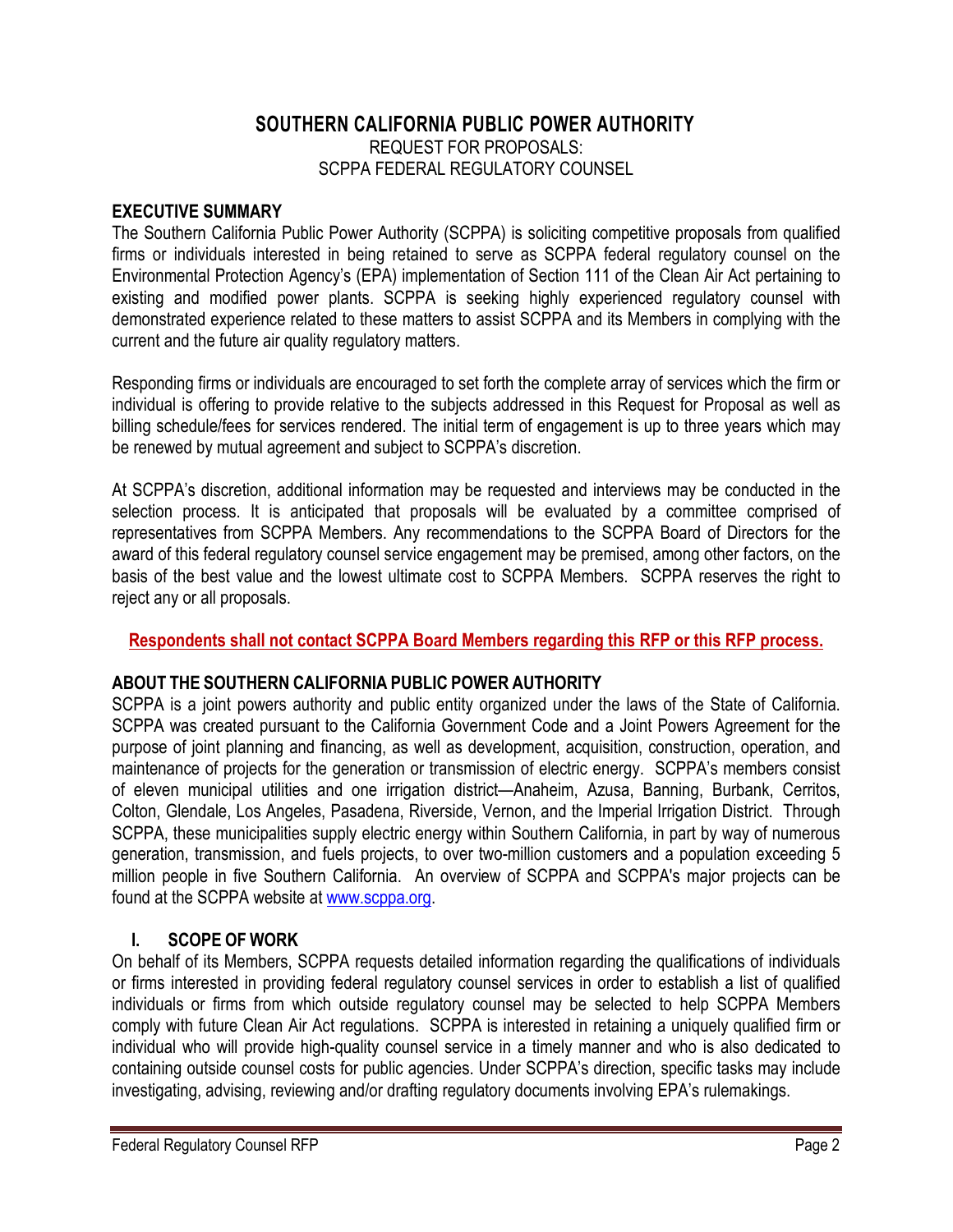Selection of outside counsel will be based, among other factors, on demonstrated expertise and experience in the subject matter, costs for services rendered, adherence to the scope and the budget for services rendered, and effectiveness in representing and communicating with SCPPA and SCPPA Members. The selected individual or firm will be required to enter into a Scope of Work retention agreement, and must agree to a "not to exceed" capped monthly amount. Respondents should also define what would be considered extraordinary services to be provided over and beyond normal services and the basis for compensation. The names of the individual(s) assigned to work on the matter must be identified and their hourly rate shall be specified.

# **II. GENERAL EVALUATION CRITERIA**

The retention by SCPPA of any individual or firm submitting a proposal may be based upon, but will not necessarily be limited to, the following general criteria:

- Demonstrable regulatory expertise and experience required to successfully serve as lead regulatory counsel for other municipal utilities or joint power authorities on EPA air quality regulatory matters;
- Demonstrable expertise in providing timely analysis of relevant proposed and adopted federal air quality regulations;
- Demonstrable ability to prepare EPA regulatory filings in a timely manner, under the direction of SCPPA and SCPPA Members;
- Demonstrable expertise and experience to provide legal interpretation of relevant federal air quality laws, rules, and policies, as requested by SCPPA Members;
- Ability to adhere to work plans and a "not to exceed" budget with cost controls for services rendered to public agencies; and
- Prompt availability to provide services on a continuing and uninterrupted basis, as requested by SCPPA.

It is anticipated that the proposals will be evaluated by a committee comprised of representatives from SCPPA Members. The evaluation committee may, in their discretion, decide to conduct interviews of selected respondents to further assist in the evaluation process. Any recommendations to the SCPPA Board of Directors for the award of counsel services contracts under this process may be premised, among other factors, on the basis of the best value and the lowest ultimate cost to SCPPA Members. SCPPA reserves the right to reject any or all proposals.

## **III. CONTENT OF RESPONSE**

A copy of SCPPA's Federal Regulatory Counsel Questionnaire is attached as "Appendix A." SCPPA requests that responses to this questionnaire be completed by each individual or firm interested in being retained as an exhibit to your proposal. Please complete the questionnaire as accurately and as fully as possible and include all information which you deem to be relevant or which you believe would be helpful in the evaluation process. Proposals shall also include the following information in the order listed:

## a. SUBCONTRACTORS

State whether your firm will use any subcontractors or co-counsel to perform services pursuant to the contract. Should the use of subcontractors or co-counsel be offered, the proposing firm shall provide the same assurances of competence for subcontractors as the firm provides for itself and should demonstrate that the firm has the ability to manage and supervise the subcontracted work.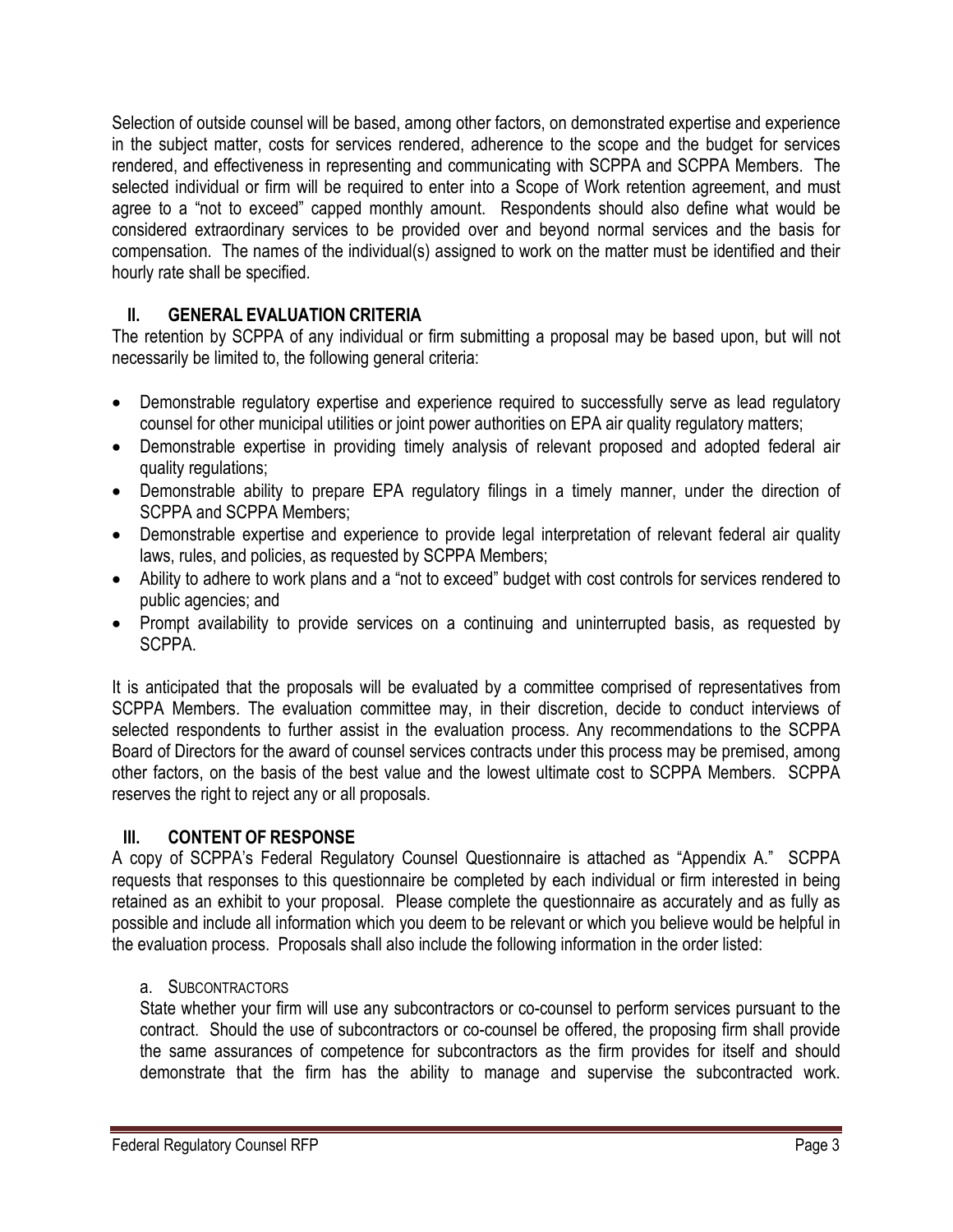Subcontractors shall not be allowed to further subcontract with others for work on this program without the consent to SCPPA.

# b. INSURANCE REQUIREMENTS

Responding firms should state that, if engaged, they will comply with SCPPA's insurance requirements which include \$1,000,000 automobile liability insurance, \$1,000,000 commercial general liability insurance, workers compensation coverage as required by law and legal malpractice insurance sufficient to insure against the consequences of potential errors and omissions.

# c. TAXPAYER IDENTIFICATION NUMBER

Provide the proper Taxpayer Identification Number for your firm for the preparation of any Form 1099 or other Internal Revenue Service reporting requirements.

# d. SERVICES PROVIDED TO SCPPA MEMBER AGENCIES

Provide in detail whether your firm, within the last five years has rendered any service to any SCPPA member, either as a primary contracting law firm or as a subcontracting firm, either under your firm's current business organization or under any other name or business organization.

# **IV. INCURRING COSTS**

SCPPA shall not be liable for any costs incurred by any respondents in preparing any information in connection with this RFP process or any costs resulting from responding to this RFP. Any such costs shall remain the sole responsibility of the respondent.

# **V. DISPOSITION OF PROPOSALS**

All proposals submitted in response to this RFP shall become the property of SCPPA. Any proposal must identify all copyrighted material, trade secrets or other proprietary information which the respondent may contend is exempt from disclosure under the Public Records Act (California Government Code §6250 et seq.). In the event such an exemption is claimed, the respondent is requested to state in the proposal that the respondent will defend any action which seeks disclosure.

# **VI. RFP PROCESSES, SELECTIONS, NEGOTIATIONS AND FEES**

This RFP constitutes only an invitation to provide requested information. SCPPA reserves, holds and, in its sole discretion, may exercise any and all rights to enter into negotiations with any responding party or combination of responding parties who, in SCPPA's sole judgment, appears to be qualified to help advance SCPPA's federal regulatory interests and satisfy the needs of SCPPA set forth in this RFP at a competitive value. If SCPPA receives information from one of more respondents during the course of this RFP process, which SCPPA, in its sole discretion, deems worthy of further consideration, SCPPA may request additional information from those respondents. In addition, SCPPA may engage in additional negotiations with any such firms submitting such information which SCPPA deems to be in SCPPA's best interest. SCPPA may award a contract on the basis of submitted proposals without further discussions or may engage in further interviews. SCPPA reserves the right to submit additional clarifying questions to respondents, in order to obtain information which SCPPA deems to be valuable in the selection process.

SCPPA may negotiate with one or more respondents in order to obtain the most reasonable and competitive fee structure; therefore, respondents should submit their proposal with the most favorable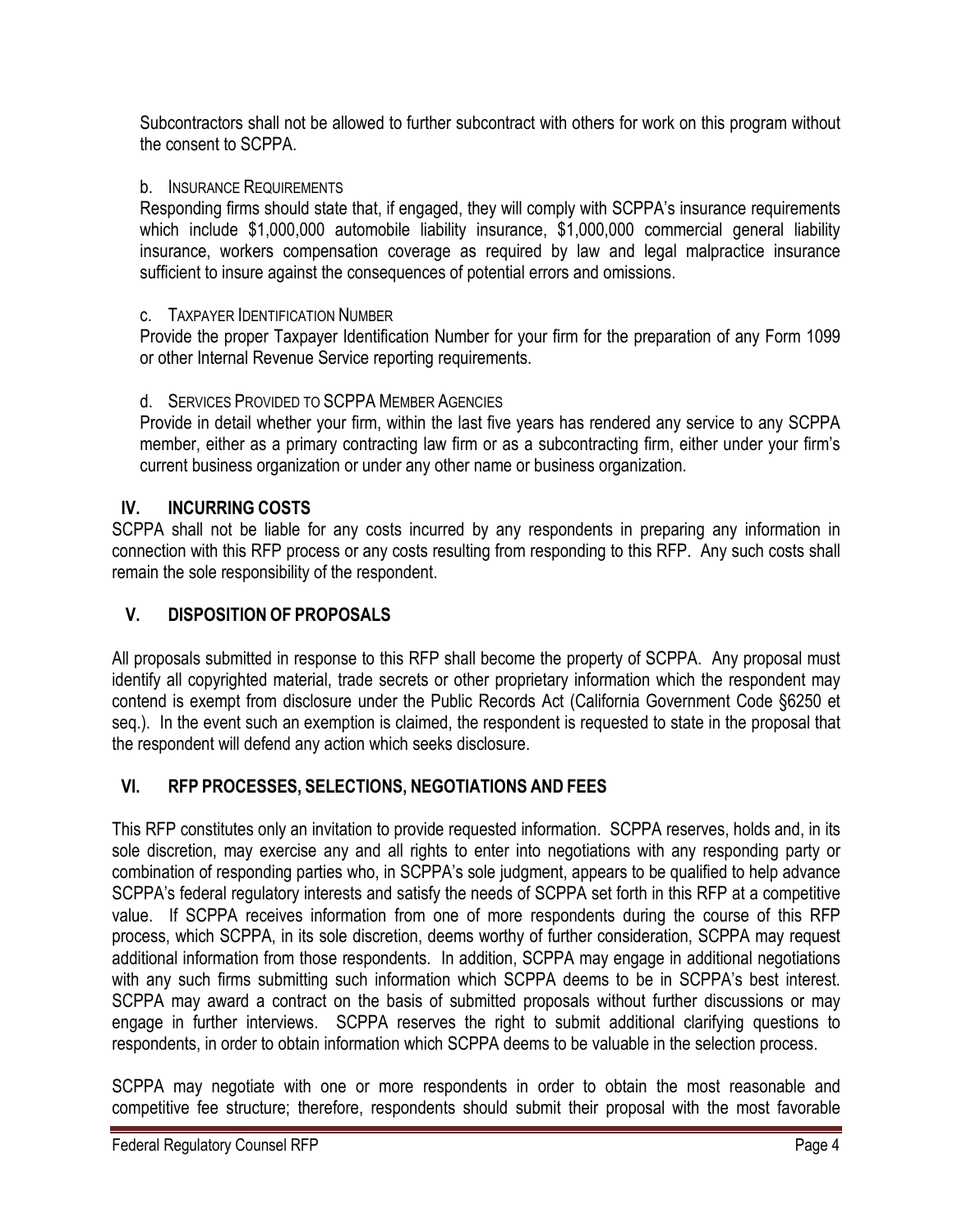public entity fee discounts. Please identify both the hourly rate (including  $10<sup>th</sup>$  hour billable increment) for each individual included in your proposal; a proposed "shall not exceed" monthly amount; and a proposed fee structure, including what would be considered "extraordinary services" to be provided over and beyond normal services and the basis for compensation, for comparison purposes.

When considering individuals or firms with substantially comparable credentials, fee structures become an extremely important defining criteria in the selection decision. SCPPA may require respondents to affirmatively represent that the respondent does not provide a lower fee structure for any other public entity.

## **VII. SCPPA STANDARD CONTRACT PROVISIONS**

At the conclusion of the initial evaluation process, negotiation between SCPPA and the successful respondent or respondents for a contract to provide federal level regulatory counsel will proceed. This contract will contain SCPPA's standard terms and conditions, which will include: (1) specific standards for the individual or firm's billing costs and services, (2) requirements for the scrupulous exercise of sound billing judgment, billing specificity, and billing documentation, (3) insurance requirements, (4) an express provision stating that in the event of any dispute concerning any matter touching upon that agreement, each party agrees to bear its own attorneys fees, and (5) that the venue for any disputes or litigation arising from that legal services agreement will be Los Angeles County.

# **VIII. CONTRACT PERIOD**

SCPPA anticipates that any services provided under contract which arise from this RFP process would commence in the summer of 2014 and provide for a term of three years.

# **IX. OWNERSHIP OF DATA**

Upon completion of all work under the proposed counsel services contract, ownership and title of all reports, documents, instruments, indentures, contracts, plans, drawings, specification, and estimates produced through legal services provided as part of the contract will automatically be vested in SCPPA and no further agreement will be necessary to transfer ownership to SCPPA. Copies of work product produced for SCPPA shall not be furnished to others without the written authorization from SCPPA.

## **X. RIGHT TO REJECT PROPOSALS**

SCPPA reserves the right to reject any or all proposals submitted under this RFP and may amend, modify or terminate the RFP process at any time.

## **XI. CLARIFICATION REQUESTS AND/OR QUESTIONS**

Any question or clarifications requested in connection with this RFP process should be submitted in writing and directed to:

> Richard J. Morillo General Counsel 1160 Nicole Court Glendora, California 91740 Fax: 626-793-9461 Email: rmorillo@scppa.org

Tanya M. DeRivi Director of Regulatory Affairs 915 L Street, Suite 1410 Sacramento, California 95814 Fax: 916-440-0869 Email: tderivi@scppa.org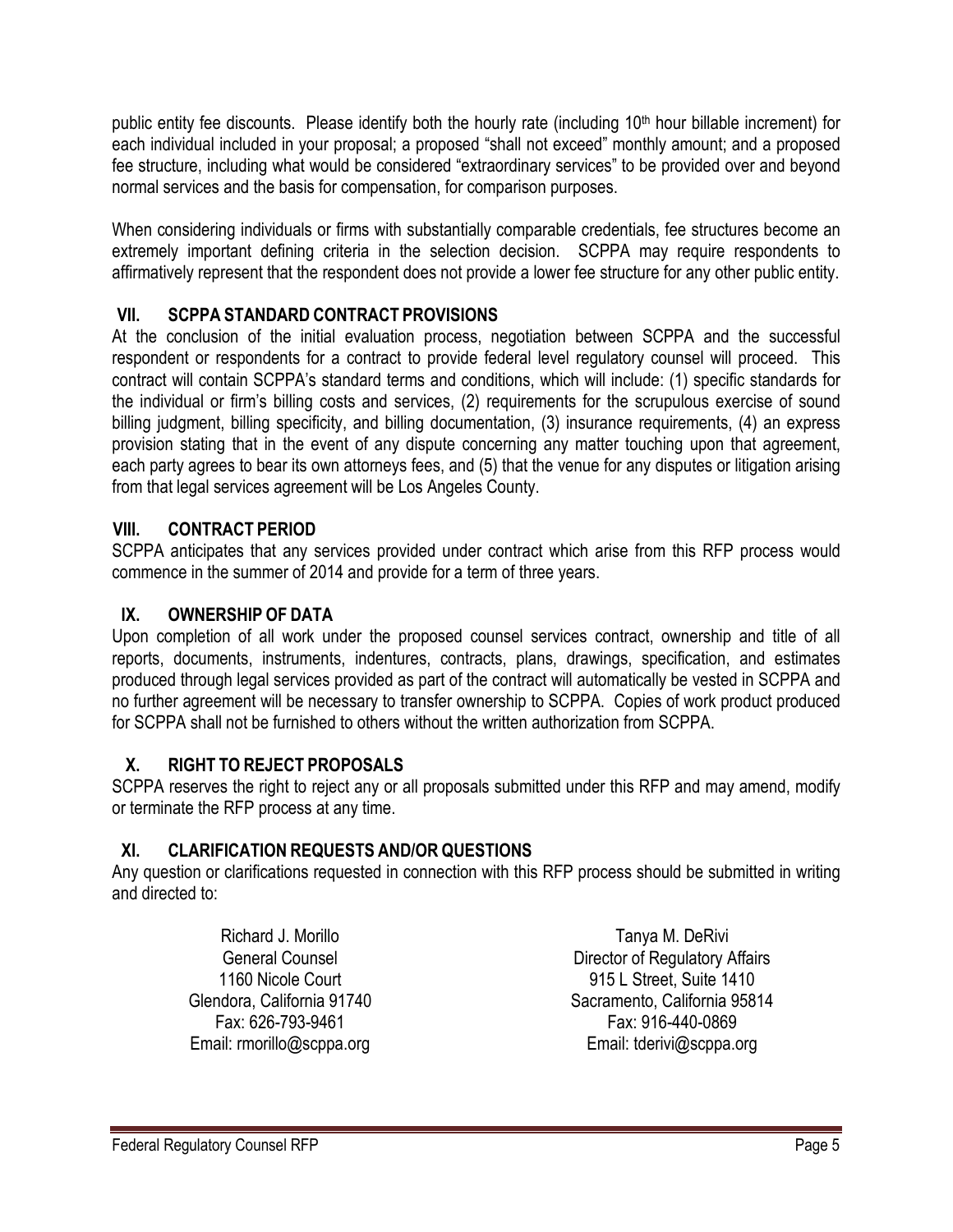**Respondents shall not contact SCPPA Board Members regarding this RFP or this RFP process.** In order to facilitate timely responses, all respondents requesting clarification should provide an active email address with their clarification request and/or questions.

#### **XII. REQUIREMENTS FOR SUBMISSION**

Only written proposals will be considered. Proposals should be responsive to the questions set forth in this RFP. All materials submitted shall become a part of the proposal, and may be incorporated in any subsequent contract between SCPPA and any selected proposer.

**The maximum length of your written proposal, excluding exhibits, resumes, and reference contacts should not exceed 20 pages. Five paper copies of your written proposal and one electronic copy (***e.g.***, searchable .pdf format) containing the complete contents of your proposal should be submitted no later than 5:00 p.m. PT on June 13, 2014 to the address below and an electronic copy emailed to both Richard J. Morillo (rmorillo@scppa.org) and Tanya M. DeRivi (tderivi@scppa.org).**

Written proposals should be mailed in a sealed package, clearly marked with the words as follows:

## RESPONSE TO RFP FOR FEDERAL REGULATORY COUNSEL

Proposals shall be addressed and mailed to:

Richard J. Morillo General Counsel Southern California Public Power Authority 1160 Nicole Court Glendora, CA 91740

#### **XIII. SIGNATURES AND DECLARATIONS**

Each proposal must be signed on behalf of the respondent by an officer authorized to bind that respondent. In addition, the following statement must be included:

**"I hereby certify that the information contained in this proposal to perform Federal Regulatory Counsel work is true and correct. This proposal is genuine, and not a sham or collusive. The respondent has not improperly attempted to induce any other firm to refrain from submitting a proposal and has not in any manner sought through collusion or improper influence to secure for itself any advantage over any other respondent. Respondent has not attempted and will not attempt to improperly influence the selection process or obtain any unfair advantage with respect to the selection process contemplated herein by any unauthorized contact with any SCPPA officer, or Board Member in connection with and related to this selection process."**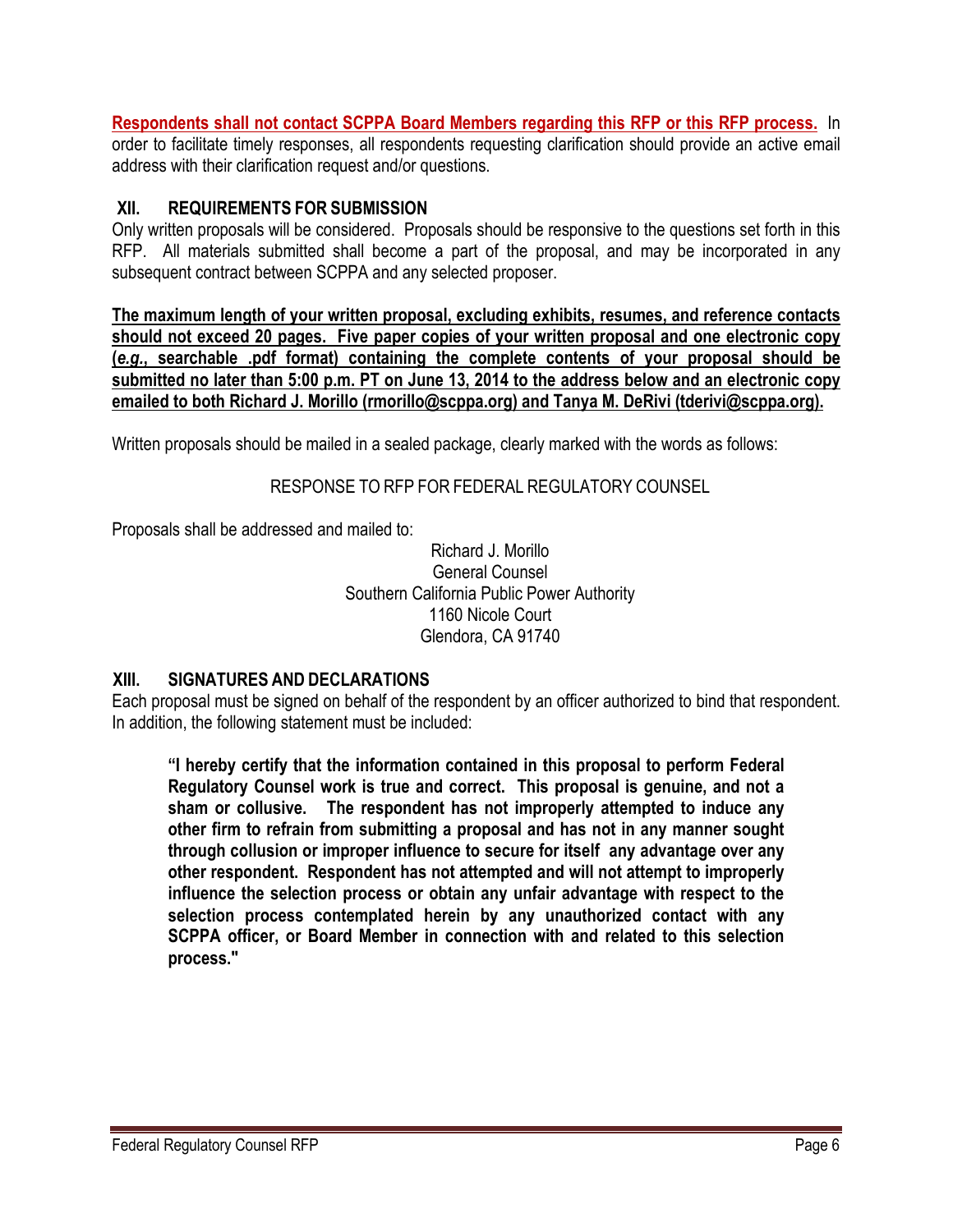#### **APPENDIX "A" FEDERALREGULATORYCOUNSELQUESTIONNAIRE STATEMENT OFQUALIFICATIONS FOR ALLRESPONDENTS**

- 1. Name and association of principal Respondent, including address and contact information (for principal contact if Respondent is a firm):
- 2. Identify the individual(s) and qualifications anticipated to be responsible for the potential engagement matters addressed in this RFP:
	- a. Qualifications and pertinent experience working with public agencies on federal air quality matters.
	- b. Are you, or do you have any, municipal utility regulatory specialists? If yes, please provide names, resumes, experience, and specialty areas.
	- c. If Respondent is a firm, who in your firm would be assigned the primary responsibility for administering and carrying out services under an agreement with SCPPA?
	- d. Outline your approach to assignments and addressing concerns with a multi-party client as indicated herein.
	- e. Identify any relevant proceedings and provide any sample comments or filings in which you have participated in the recent past.
- 3. Has your firm carried out any regulatory services for any SCPPA Member during the last five years? If yes, please set forth the SCPPA Member, the nature of the work, the dates of your engagement, and the names of the SCPPA Member agency personnel responsible for the administration of your contract.
- 4. Please indicate whether or not there may be any potential conflicts you or your firm might have in serving as federal regulatory counsel for SCPPA by answering the following:
	- a. Please state whether you or your firm during the past five years has represented any party in any matter adverse to SCPPA or adverse to any SCPPA Member. If yes, please specify: the SCPPA Member(s) involved; the nature of the litigation or transactional matter; whether the matter has now been concluded; and, if yes, how the matter was concluded.
	- b. Does your firm have any potential conflicts with SCPPA which may implicate the provisions of Rule 3-310 of the California Rules of Professional Conduct? If yes, please state in detail the nature of the matter which may give rise to such a conflict.
- 5. Please describe you or your firm's fee structure and the fee schedule or anticipated charges which you or your firm proposes for this engagement. Specify the hourly rates (including 10<sup>th</sup> hour increments) of each of person which you may be proposing in connection with this matter. In connection with fees, proposing individuals or firms should keep in mind that when SCPPA considers individuals or firms with substantially comparable credentials, fees and fee structures become an extremely important defining criteria in the selection decision and respondents are encouraged to submit their proposal with the most favorable public entity fee discount. SCPPA may require respondents to affirmatively represent that the respondent does not provide a lower fee structure for any other public entity. Also, Respondents are requested to keep in mind that SCPPA may also desire to consider various alternative types of fee arrangements.
	- a. Do the hourly rates or the proposed fees include all administrative and overhead costs such as word processing, telephone expenses, faxing, document duplication, expenses of travel, etc?
	- b. Please indicate which charges or costs are not included in the above hourly rates or fees. Please identify those charges or costs for which your firm expects reimbursement. If the